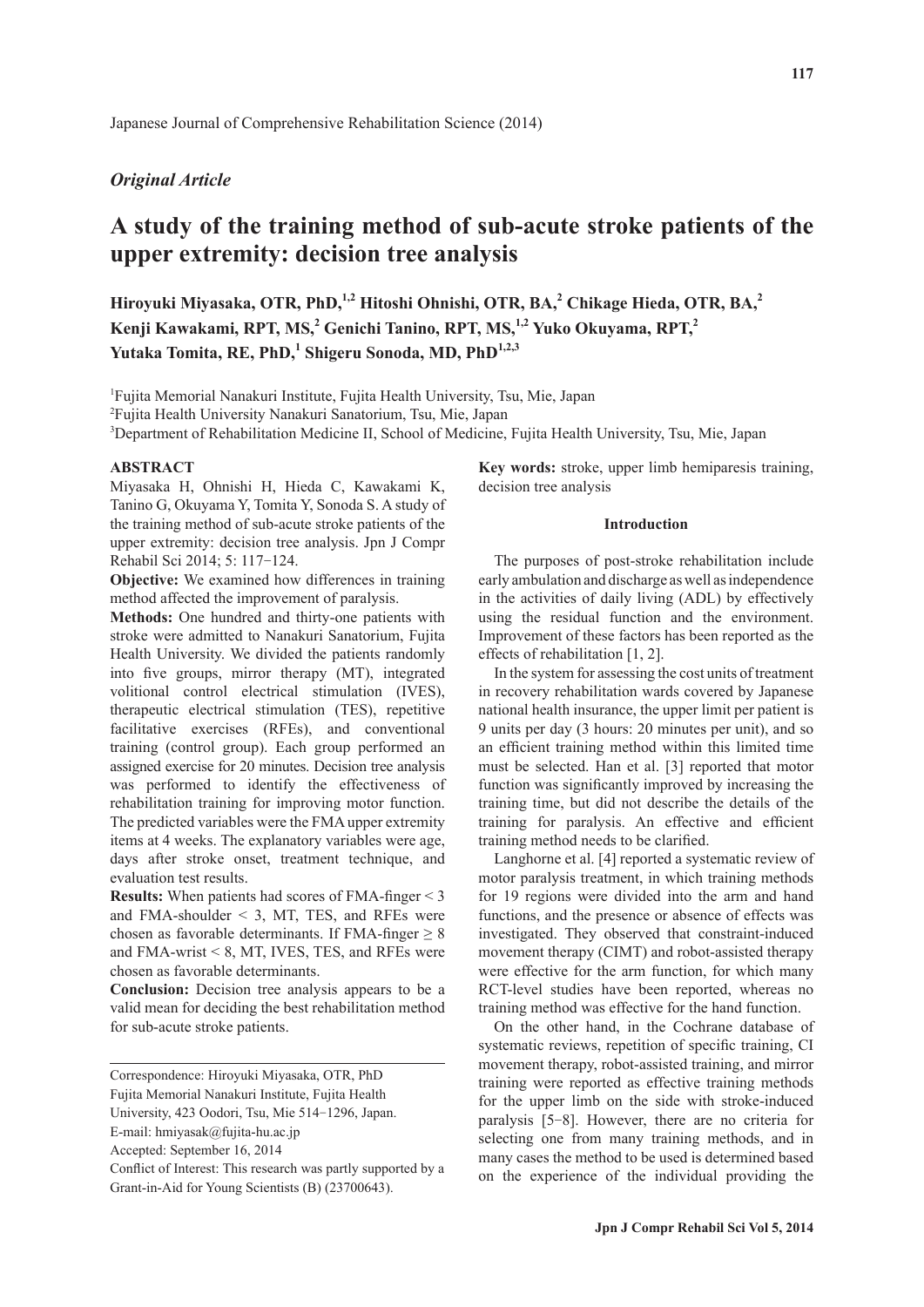treatment and the facility's equipment. Moreover, intervened and control groups were compared in most previous studies, and no comparison of various training methods has been reported [9-11].

We randomly allocated stroke patients admitted to a recovery rehabilitation ward to five training methods, and used decision tree analysis to investigate whether differences among the training methods were related to the improvement of paralysis.

#### **Methods**

## **1. Subjects**

The subjects were patients with initial stroke who were admitted to the recovery rehabilitation ward of our hospital between September 1, 2009 and July 31, 2011, and who gave consent to participate in this study. Patients with the following conditions were excluded: serious comorbidity interfering with training (Liu's comorbidity index [12] of 4 or higher, i.e., sufficient consideration and caution are necessary to perform rehabilitation), inability to understand the guidance for training, and higher brain dysfunction interfering with motor tasks of this study due to total aphasia and unilateral spatial neglect. This study was approved by the Ethical Committee of our hospital (approval number 46).

#### **2. Selection of training method and study design**

For the study design, a randomized controlled study by random allocation was adopted. A random number table for five groups was prepared using a computer, and the patients were allocated in the order of entry. For the training methods of the five groups, mirror therapy (MT) [9], integrated volitional control electrical stimulation (IVES) [10], therapeutic electrical stimulation (TES) [13], repetitive facilitative exercises (RFEs) [14], and conventional training were selected. In the conventional training, passive movement of joints and ADL training were performed without electrical stimulation and MT.

Greater importance was attached to balance with ADL training, and the training methods could be performed within 20 minutes per day. These methods have been reported to be effective in studies on motor paralysis in hemiplegic patients and in a randomized controlled trial (RCT). The training time was one hour each for PT, OT, and ST, and the assigned training method was performed within the training time of OT. When ST was not prescribed, PT or OT was performed.

## **2-1. Mirror therapy**

A custom-made mirror box was used in MT. The training was performed with the patient in the position of sitting on a chair at a desk. The mirror was placed between the upper limbs of the patient so that he could observe the reflection of his unaffected upper limb in the mirror. Eight motions were performed with a metronome (40/min): 1) flexion-extension of the shoulder joint, 2) abduction-adduction of the shoulder joint, 3) flexion-extension of the elbow joint, 4) forward reaching, 5) dorsiflexion of the wrist joint, 6) flexion-extension of the fingers, 7) opposition of the fingers, and 8) radial abduction of the thumb. Each of these was performed for 2 minutes and 30 seconds. In MT, patients were instructed to watch the movement of their unaffected upper limb in the mirror and to imagine this movement as the movement of their affected upper limb while also simultaneously moving it.

## **2-2. IVES**

IVES was performed with the patient in the position of sitting on a chair using the power assist mode of the Power Assist Stimulator system (OG Giken, Okayama, Japan). Training using IVES was applied to the proximal and distal regions. In the motor task for the proximal region, electrodes were attached to the anterior and middle fibers of the deltoid muscle, and wiping motion and abduction of the shoulder joint were performed for 5 minutes each (10 minutes in total) at a desk. For the distal region, electrodes were attached to the extensor digitorum muscle and extensor carpi radialis muscle, and dorsiflexion of the wrist joint and extension of the fingers were performed for 5 minutes each (10 minutes in total).

#### **2-3. TES**

For TES, the normal mode of the Power Assist Stimulator system was used (at the maximum allowable intensity for 5 seconds at a frequency of 50 Hz). The TES training was applied to the proximal and distal regions with the patient in the position of sitting on a chair. Electrodes were attached to the anterior and middle fibers of the deltoid muscle in the proximal region, extensor digitorum muscle and extensor carpi radialis muscle in the distal region, and electrical stimulation was applied for 10 minutes each (20 minutes in total). Patients did not perform active movement by themselves during the application of stimulation.

# **2-4. Repetitive facilitative exercises (RFEs)**

In this training method, the descending motor pathways are repeatedly facilitated by stimulations with stretch reflex and skin-muscle reflexes, and the patient is meant to move simultaneously with the stimulations. This method was developed by Kawahira of Kagoshima University, and was reported to be effective for improving paralysis of stroke patients [14]. The tasks for the proximal region (flexion of the shoulder joint and flexion-extension of the elbow joint) and distal region (dorsiflexion of the wrist joint, extension and opposition of the thumb, and extension of each finger) were performed for 10 minutes each and repeated 100 times or more in either region.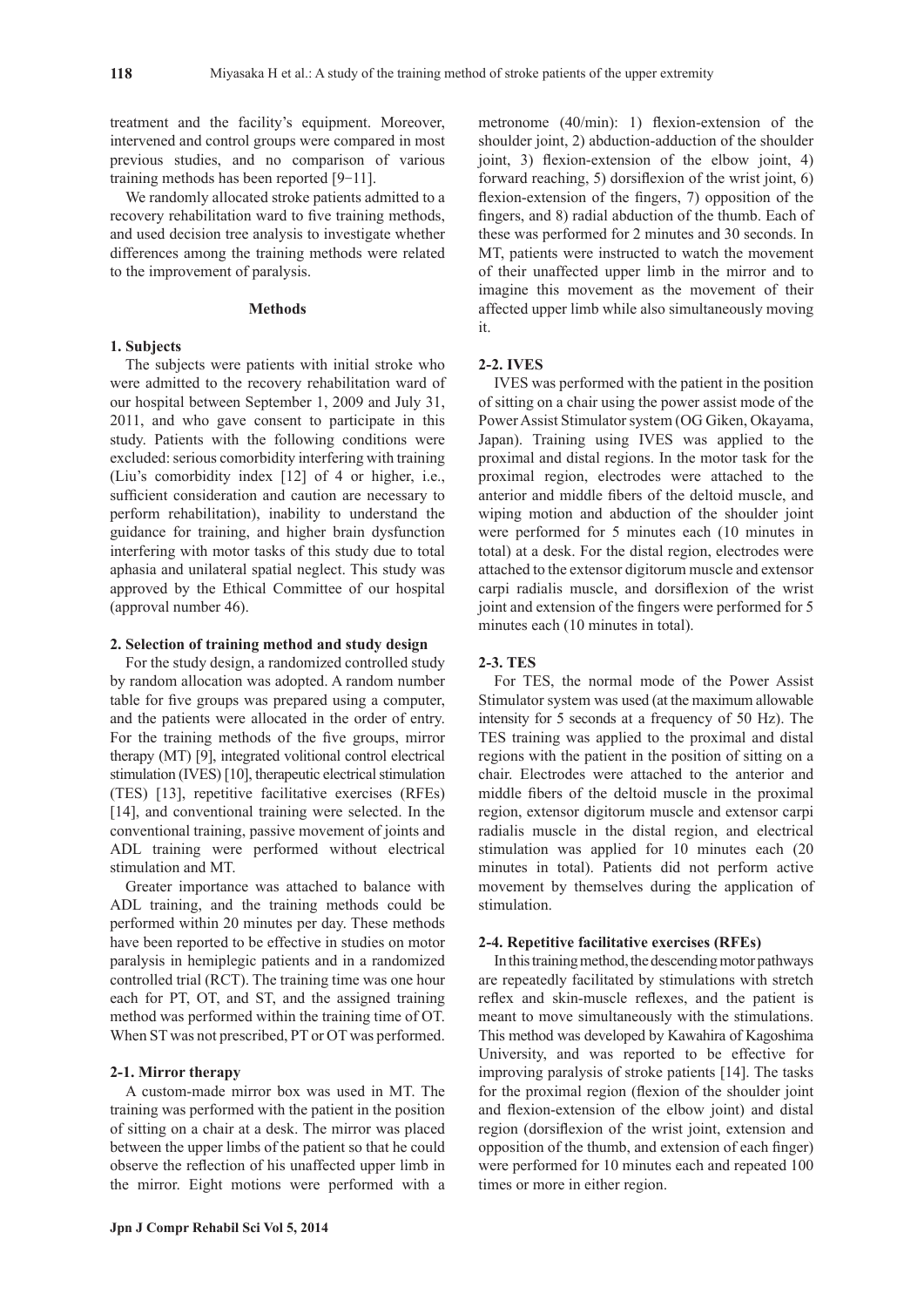#### **2-5. Conventional training**

Training other than those described above was performed. The training consisted of passive joint movement, repetitive tasks using objects, and ADL.

#### **3. Flow of the training methods and program**

The objective of this study was explained to the patients by a physician who was blind to the exclusion criteria on the first day of admission, and obtained an informed consent. The initial evaluation was performed on the second day after admission and the patient was allocated to a training method on the same day. Randomly assigned training was initiated on day 3. All patients performed the training at Nanakuri Sanatorium, Fujita Health University.

The total training time of PT, OT, and ST per day was about 3 hours, and the assigned 20 minutes of training was performed within the 3 hours. The training started on the third day after admission and continued until day 26 for 4 weeks.

Since our hospital provides rehabilitation 365 days a year, training and evaluation were performed by a person in charge on each day. Therefore, the staff who provided the treatment and performed the evaluation knew the assigned training.

A patient was excluded from the study if he/she did not wish to continue with the study or if his/her medical condition deteriorated.

#### **4. Evaluation**

The upper extremity motor items of the Fugl-Meyer Assessment (FMA) (shoulder/elbow, wrist joint, and fingers), grasp and pinch strengths on the paralyzed side, Modified Ashworth Scale (MAS) for the biceps brachii muscle and wrist flexors, and Functional Independence Measure (FIM) were evaluated on day 2 (admission) and day 28 (4 weeks) after admission. When muscle tonus of the biceps brachii muscle and wrist flexors was hypotonic, they were evaluated separately.

#### **5. Statistical analysis**

Biases of each subject were adjusted to ensure that the conditions were uniform before statistical analysis. Patients under the following conditions were excluded: 1) dropouts (36 patients), 2) time after onset was within 14 days or 61 days or more (16 patients), and 3) being treated with speech and language therapy for 40 minutes or longer per day (15 patients). Some patients overlapped with the subjects of a preceding study reported by Miyasaka et al. [15], but sampling biases, such as the time to initiation of rehabilitation after the onset and training time, were minimized by standardizing the conditions, in contrast to the preceding study.

Statistical analysis was performed using JMP9.0 for Macintosh. Each evaluation item at the time of initiation was compared between the conventional training and other groups using Dunnett's test, and gender, affected side, classifications of cerebral hemorrhage and brain infraction, and MAS of the biceps brachii muscle and wrist flexors were analyzed using the chi-square test. In addition, the gain calculated by subtracting the value at initiation from that at 4 weeks was compared between the conventional training and other groups using Dunnett's test. Furthermore, decision tree analysis (Partition) was performed to judge whether or not the training methods influenced functional improvement, in which the total score of the FMA upper extremity motor items at 4 weeks was regarded as a response variable, and the age, time after onset, training method, FMA scores of the shoulder/elbow, wrist joint, and fingers at initiation, MAS of the biceps brachii muscle and wrist flexors, grasp and pinch strengths on the paralyzed side, and motor and cognitive items of FIM were regarded as independent variables. The conditions of decision tree analysis were as follows: maximum depth of tree, 4; minimum value of parent node, 20; and minimum value of child node, 5.

#### **Results**

#### **1. Number of patients**

One hundred and ninety-eight patients were enrolled during the study period, and 131 were included in the final analysis after exclusion as described above. A flowchart of the study is shown in Fig. 1.

The final numbers of patients were 19, 26, 23, 27, and 36 in the MT, IVES, TES, RFE, and conventional training groups, respectively, and there were no significant differences in the conditions at initiation among these groups. Basic information of each group is shown in Table 1.

## **2. Gain of each item and comparison with conventional training**

The gains of the evaluation items in each group are shown in Table 2. No significant difference was noted between the conventional training and other groups.

#### **3. Results of decision tree analysis**

The results of analysis regarding the total score of FMA upper extremity motor items as a response variable are shown in Fig. 2.

In severe paralysis patients with FMA finger and shoulder/elbow scores below 3, the outcomes of MT, TES, and RFEs were high. When the FMA finger score was 8 or higher with an FMA wrist joint score below 8, the outcomes of the training methods other than the conventional training were high.

#### **Discussion**

The five training methods for the upper limb on the paralyzed side were randomly assigned to stroke patients in the recovery phase, and whether or not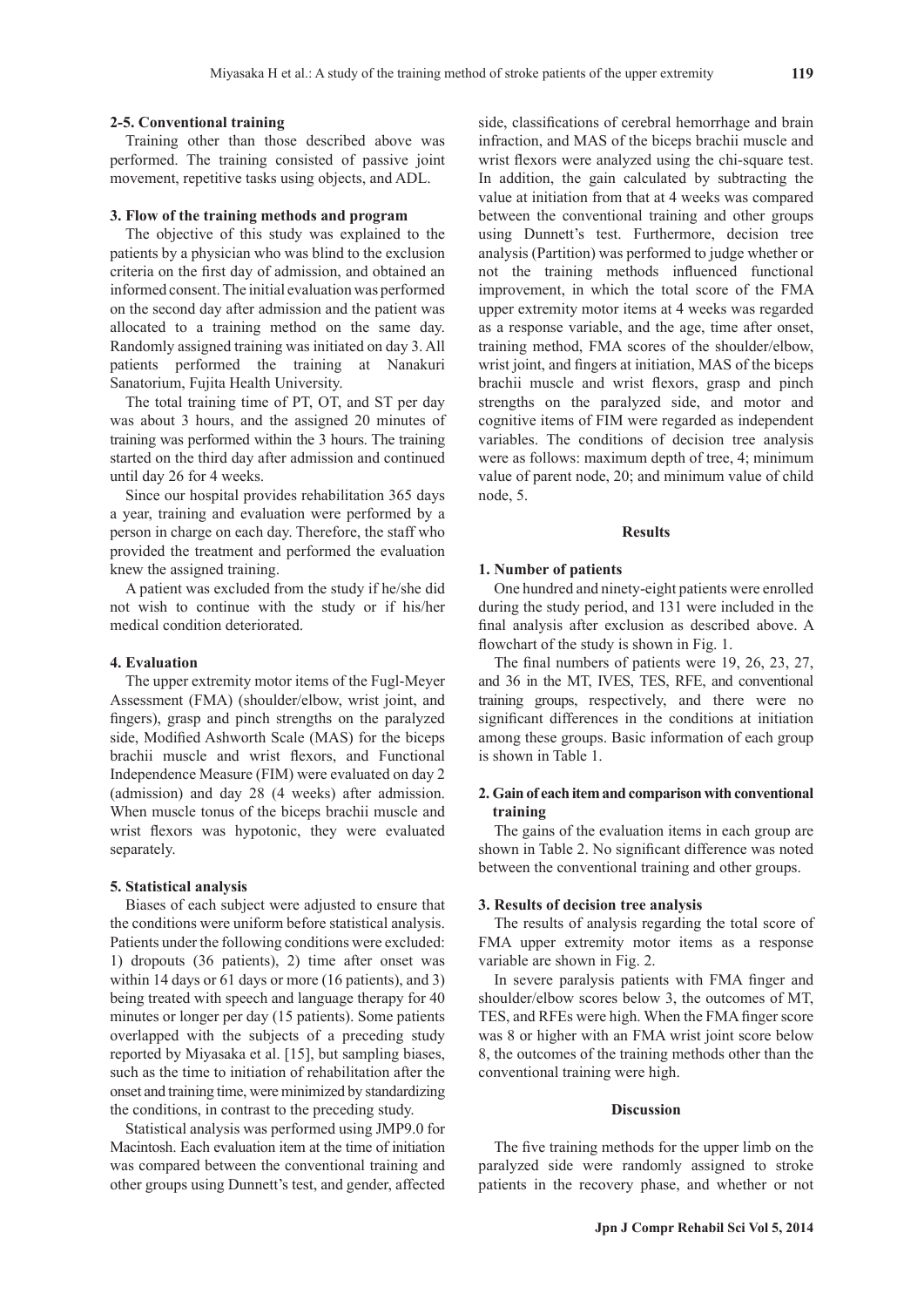

**Figure 1.** Flow diagram for randomizing the subject assignment of this study.

**Table 1.** Patient characteristics at baseline.

|                                    |                | МT              | <b>IVES</b>     | TES             | <b>RFEs</b>     | <b>CT</b>       | $p$ -Value |
|------------------------------------|----------------|-----------------|-----------------|-----------------|-----------------|-----------------|------------|
| $\boldsymbol{n}$                   |                | 19              | 26              | 23              | 27              | 36              |            |
| Age (year)                         |                | $63.5 \pm 9.6$  | $64.8 \pm 13.6$ | $70.6 \pm 12.5$ | $66.7 \pm 14.7$ | $67.4 \pm 14.4$ | ns         |
| Sex (Male/Female)                  |                | 12/7            | 12/14           | 12/11           | 18/9            | 25/11           | ns         |
| Side of lesion (Right/Left)        |                | 8/11            | 11/15           | 9/14            | 16/11           | 16/20           | ns         |
| Days after stroke onset (day)      |                | $34.2 \pm 8.8$  | $35.7 \pm 11.3$ | $30.8 \pm 10.4$ | $37.8 \pm 12.2$ | $36.8 \pm 12.5$ | ns         |
| Lesion type (ischemic/hemorrhagic) |                | 11/8            | 13/13           | 9/14            | 11/16           | 17/19           | ns         |
| Training time (hour)               | total          | $2.5 \pm 0.2$   | $2.5 \pm 0.2$   | $2.5 \pm 0.2$   | $2.6 \pm 0.2$   | $2.5 \pm 0.2$   | ns         |
|                                    | <b>PT</b>      | $1.1 \pm 0.1$   | $1.2 \pm 0.1$   | $1.1 \pm 0.1$   | $1.2 \pm 0.1$   | $1.2 \pm 0.04$  | ns         |
|                                    | <b>OT</b>      | $1.2 \pm 0.1$   | $1.0 \pm 0.1$   | $1.1 \pm 0.1$   | $1.1 \pm 0.1$   | $1.1 \pm 0.04$  | ns         |
| <b>FMA</b>                         | shoulder/elbow | $10.7 \pm 11.2$ | $13.3 \pm 11.9$ | $7.6 \pm 10.5$  | $10.9 \pm 10.7$ | $9.9 \pm 11.8$  | ns         |
|                                    | wrist          | $2.5 \pm 3.7$   | $3.5 \pm 4.1$   | $2.1 \pm 3.6$   | $2.5 \pm 3.4$   | $2.5 \pm 3.8$   | ns         |
|                                    | finger         | $4.6 \pm 5.7$   | $5.9 \pm 5.5$   | $3.4 \pm 5.1$   | $5.2 \pm 5.5$   | $4.7 \pm 5.8$   | ns         |
|                                    | total          | $17.9 \pm 19.4$ | $22.7 \pm 20.9$ | $13.1 \pm 18.4$ | $18.6 \pm 18.8$ | $17.1 \pm 20.8$ | ns         |
| Grip (kgf)                         |                | $3.0 \pm 6.6$   | $5.3 \pm 9.0$   | $2.7 \pm 5.1$   | $3.4 \pm 6.5$   | $3.9 \pm 7.5$   | ns         |
| Pinch (kgf)                        |                | $1.3 \pm 2.0$   | $1.7 \pm 2.1$   | $1.1 \pm 1.9$   | $1.6 \pm 2.6$   | $1.6 \pm 2.5$   | ns         |
| MAS $(0/1/1+/2/low)$               | biceps         | 5/6/3/0/5       | 7/11/3/0/5      | 8/6/2/1/6       | 9/6/7/0/5       | 14/11/6/0/5     | ns         |
|                                    | wrist flexor   | 5/9/3/2/0       | 12/6/4/3/1      | 6/9/6/0/2       | 8/7/9/2/1       | 12/12/10/2/0    | ns         |
| <b>FIM</b>                         | motor          | $48.4 \pm 17.3$ | $45.4 \pm 19.4$ | $40.0 \pm 17.4$ | $46.9 \pm 13.3$ | $40.2 \pm 15.0$ | ns         |
|                                    | cognitive      | $26.4 \pm 7.7$  | $25.7 \pm 7.6$  | $21.3 \pm 9.0$  | $24.9 \pm 7.3$  | $23.1 \pm 8.4$  | ns         |

The values are mean  $\pm$  standard deviation.

MT, Mirror Therapy; IVES, Integrated Volitional control Electrical Stimulation; TES, Therapeutic Electrical Stimulation; RFEs, Repetitive Facilitative Exercises; CT, Conventional Therapy; PT, Physical Therapy; OT, Occupational Therapy; FMA, Fugl-Meyer Assessment; MAS, Modified Ashworth Scale; FIM, Functional Independence Measure.

Dunnett's test was applied for the analysis of variables: Age, Days after stroke onset, Training time, FMA, Grip, Pinch, and FIM.

The Chi-square test was applied for the analysis of variables: Sex, Side of lesion, Lesion type, and MAS. (ns: not significant)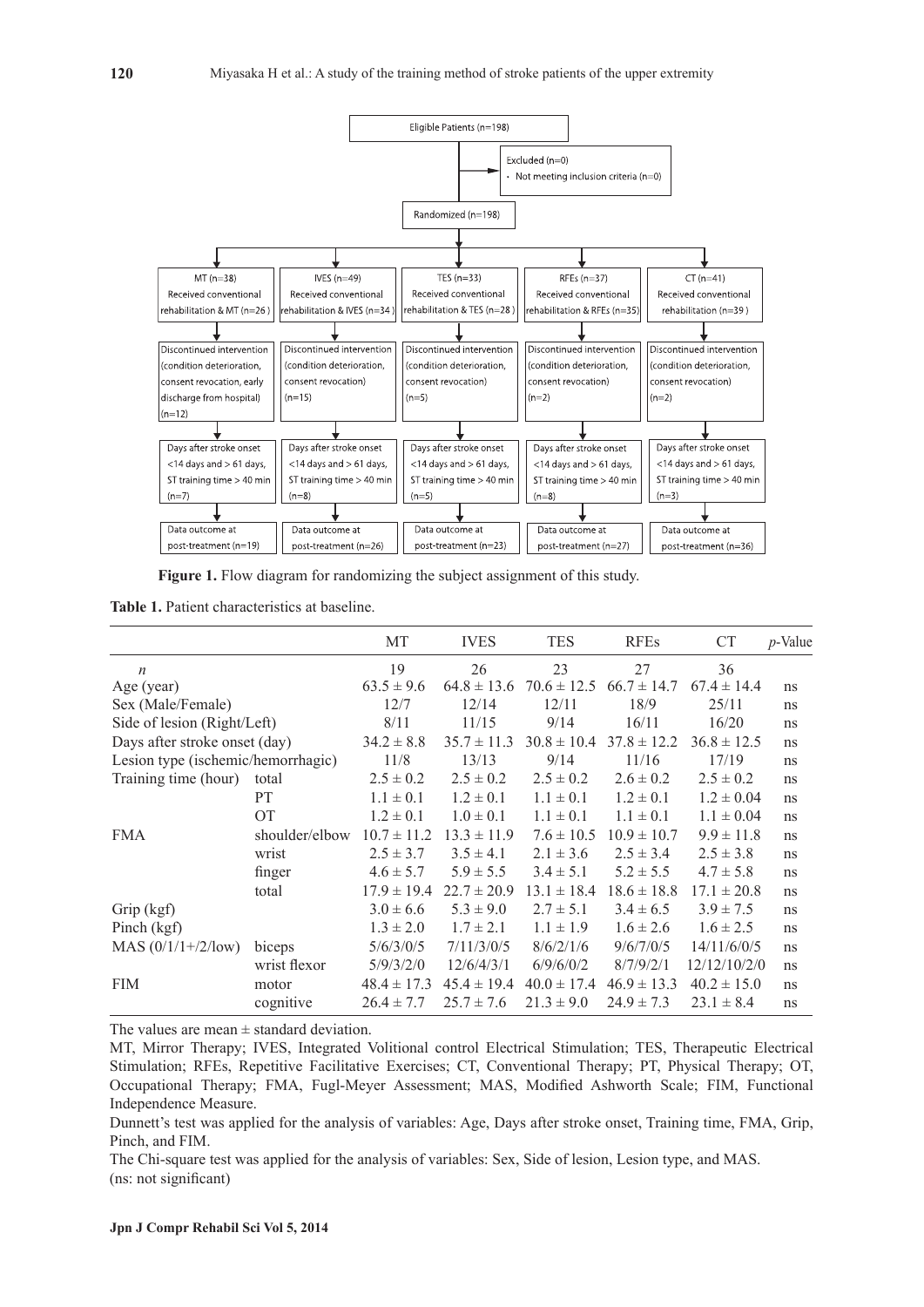|                    | <b>MT</b>       | <b>IVES</b>    | <b>TES</b>     | <b>RFEs</b>     | СT             | $p$ -Value |
|--------------------|-----------------|----------------|----------------|-----------------|----------------|------------|
| FMA shoulder/elbow | $4.9 \pm 7.6$   | $2.3 \pm 3.8$  | $3.4 \pm 5.2$  | $3.1 \pm 5.7$   | $1.6 \pm 3.9$  | ns         |
| <b>FMA</b> wrist   | $1.3 \pm 2.4$   | $0.8 \pm 1.3$  | $0.7 \pm 1.9$  | $0.9 \pm 2.1$   | $0.6 \pm 1.9$  | ns         |
| FMA finger         | $1.3 \pm 2.3$   | $1.7 \pm 2.3$  | $1.4 \pm 2.2$  | $1.0 \pm 1.8$   | $1.2 \pm 2.1$  | ns         |
| FMA total          | $7.5 \pm 11.0$  | $4.8 \pm 5.7$  | $5.6 \pm 7.5$  | $5.0 \pm 8.4$   | $3.4 \pm 6.5$  | ns         |
| Grip (kgf)         | $1.4 \pm 2.4$   | $0.2 \pm 2.3$  | $1.2 \pm 2.1$  | $1.7 \pm 2.7$   | $1.8 \pm 2.6$  | ns         |
| Pinch (kgf)        | $0.6 \pm 0.8$   | $0.5 \pm 1.2$  | $0.4 \pm 0.8$  | $0.4 \pm 0.9$   | $0.7 \pm 1.1$  | ns         |
| FIM motor          | $18.6 \pm 10.3$ | $13.7 \pm 6.3$ | $14.6 \pm 9.6$ | $15.6 \pm 11.6$ | $16.7 \pm 9.2$ | ns         |
| FIM cognitive      | $2.5 \pm 3.0$   | $1.8 \pm 3.0$  | $2.5 \pm 4.5$  | $1.8 \pm 2.8$   | $2.4 \pm 3.5$  | ns         |

**Table 2.** Gain of each item and comparison with conventional training.

Values are mean  $\pm$  standard deviation.

MT, Mirror Therapy; IVES, Integrated Volitional control Electrical Stimulation; TES, Therapeutic Electrical Stimulation; RFEs, Repetitive Facilitative Exercises; CT, Conventional Therapy; FMA, Fugl-Meyer Assessment; FIM, Functional Independence Measure.

Dunnett's test was applied for the analysis of variables: FMA, Grip, Pinch, and FIM. (ns: not significant)



**Figure 2.** Result of decision tree analysis.

 $($ ) : Show the mean and standard deviation of the FMA upper extremity total score of four weeks.

MT, Mirror Therapy; IVES, Integrated Volitional control Electrical Stimulation;

TES, Therapeutic Electrical Stimulation; RFEs, Repetitive Facilitative Exercises; CT, Conventional Therapy; FMA, Fugl-Meyer Assessment; FIM, Functional Independence Measure.

differences among the training methods were related to the improvement of paralysis was investigated using decision tree analysis. Decision tree analysis is a method to identify a variable from data of interest. It is applicable to ordinal and nominal scales, and is used for classification and prediction. It has been used as an analytical method that is intuitively understandable and easily applicable for clinical cases because of the similarity of predictors between logistic regression and decision tree analyses [16] and the hierarchical tree structure [17, 18].

Decision tree analysis was performed using the total score of the FMA upper extremity motor items. Michaelsen et al [19]. classified the severity of FMA upper extremity motor dysfunction as follows: 0–19, severe; 20–64, moderate; and 65 or higher, mild. The scores were 2.8 and 43.2 for the training methods at the 3rd and 4th nodes, respectively, dividing patients into those with severe and moderate or severer paralysis levels. The outcomes of MT, TES, and RFEs were high in patients with severe paralysis, and the outcomes of the training methods other than the conventional training were high in patients with moderate or severer paralysis.

Coupar stated in a review of upper limb recovery on the paralyzed side that the initial motor function was the strongest predictor [20]. Although the difference in the recovery of the upper limb on the paralyzed side may have been due to the classification of lesions, it was assumed that the contribution by differences in the training method was greater.

In the result of prediction of the whole hemiplegic upper limb function, the effective training method differed between patients with severe and moderate or severer paralysis. In patients with moderate or severer paralysis, the levels of outcomes of the methods other than conventional training were high. The condition specified by decision tree analysis for patients classified into this group was an FMA finger score of 8 or higher with an FMA wrist joint score below 8. This condition included patients with moderate or severer paralysis, and they may have been those with joint movement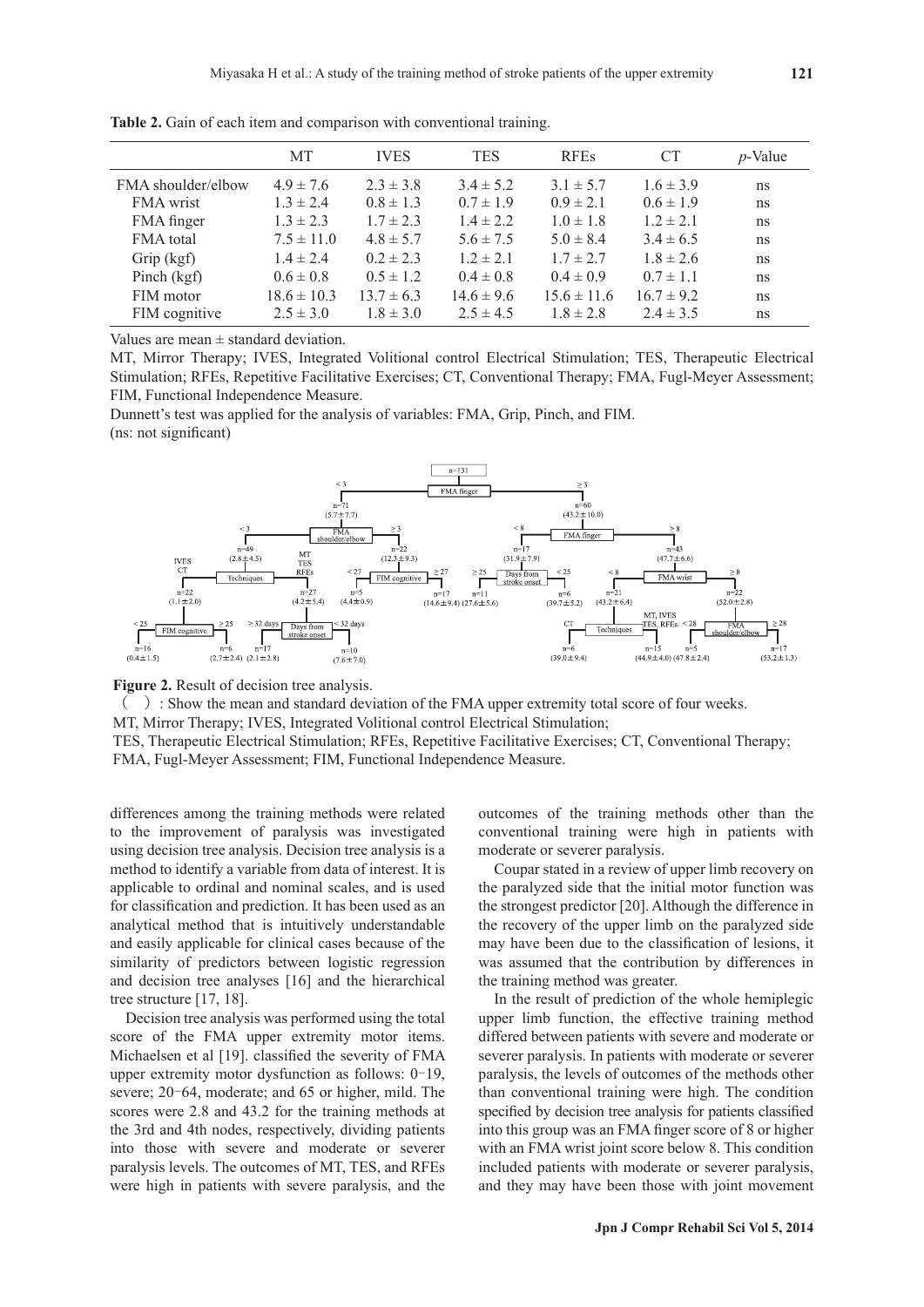accompanied by voluntary contraction. Since the FMA finger score was 8 or higher, they may have frequently used the upper limb using the fingers in ADL, which may have led to improvement of paralysis through conventional training. Since we provide about 3 hours of training per day, 7 days a week, the frequency and intensity of training were sufficient [21]. Han et al. reported that motor function was improved by increasing the training time [3], suggesting that the frequency and intensity of training affect the improvement of paralysis of patients. However, the other methods were beneficial for patients with moderate or severer paralysis compared with conventional training performed more frequently, suggesting that the combination of a paralyzed musclefacilitating method, such as MT, IVES, TES, and RFEs, with highly frequent training further improves function. In the patients with severe paralysis, the levels of outcomes of MT, TES, and RFEs were high. These methods may be applicable for patients with difficulty in obtaining voluntary contraction, such as those with severe paralysis. MT has been reported to be effective for severe paralysis [22]. The observed effect may have been due to repeated visual feedback and motor imagery in MT. In TES, no active movement was performed during application of electrical stimulation. De Kroon et al. [23] stated in a review of electrical stimulation methods for stroke patients that electrical stimulation triggered by voluntary movement is more effective than that using no trigger. However, TES may be indicated for some patients because the muscle potential was not detected in some patients. IVES was not selected for severe paralysis patients, which may have been due to the difficulty of applying facilitation because the IVES device could not detect the muscle potential. Regarding RFEs, the effect for severe paralysis has not been verified [11, 24], but it is possible that repeated movement utilizing the stretch and skin reflexes is effective for severe paralysis patients regardless of the presence or absence of voluntary contraction. These findings suggest that the paralysisimproving effect of frequent conventional training is insufficient for severe paralysis patients, and the function may be improved only when the motor cortex is activated by methods capable of facilitating paralyzed muscle, such as MT, TES, and RFEs, followed by increasing the training frequency and intensity. Regarding problems to be solved, the mean total score of the FMA upper extremity motor items was 4.2 in severe paralysis patients after the training (TES, MT, and RFEs) who achieved high-level outcomes on decision tree analysis. Stewart et al. reported that a total score of FMA upper extremity motor items of 17 or higher is necessary for stroke patients to use the upper limb on the paralyzed side for daily living activities [25], but the scores after training with the methods with high-level outcomes were lower than this. Thus, although improvement of voluntary contraction was noted, it may not have reached the level required to use the upper limb on the paralyzed side in ADL. To identify whether or not the ameliorated upper limb on the paralyzed side is used in ADL, investigation of motor tasks and training time is necessary. At branching at which no training method was selected on the decision tree analysis, the time after onset and FIM cognitive items were involved. These are factors influencing improvement of motor paralysis [26, 27], and were selected when the degree of paralysis was severe. Therefore, the indication and effect should be judged by combining these factors when selecting a training method for patients with severe paralysis. Another important point is the appearance of nodes of the training method at the 3rd and 4th nodes, showing that it is necessary to pay attention to the fact that the influence of differences among the training methods on the outcome is smaller than that of the paralysis level on admission. The difference at the node of the training method between groups with high and low outcomes was 3 in the severe paralysis patients and 6 in the moderate or severe paralysis patients. Since no method for presenting the statistical significance of branching in decision tree analysis has been established, it is necessary to compare the results with those of other reports to judge whether or not the differences can be regarded as clinical differences. Kakuda et al. reported that treatment of the upper limb on the strokeinduced paralysis side with the combination of lowfrequency repetitive transcranial magnetic stimulation and intensive occupational therapy significantly improved the total score of FMA upper extremity motor items by about 3 points [28]. The level of differences in our study was similar to or greater than this.

Factors of natural recovery cannot be ruled out because the patients were in the recovery phase, but differences in the paralysis-improving effect could be detected through the combination of frequent conventional and facilitative training, and this may be clinically applicable. Short-term interventions applicable within the limited time (20 minutes) were selected for the training methods to be covered by the Japanese medical service payment system, and no training method requiring several hours per day was selected. Accordingly, the improvement was limited, but, considering the balance between the ADL training time and achievement, the results may be reasonable at present. We are planning to investigate the selection of functional training corresponding to the severity of paralysis and the ratio of the training time for paralysis and to construct a system to achieve functional and ADL improvements synergistically.

#### **Limitations of the Study**

There were several limitations of this study. Firstly, the number of patients was small. To perform statistical analysis of typical patients in the absence of between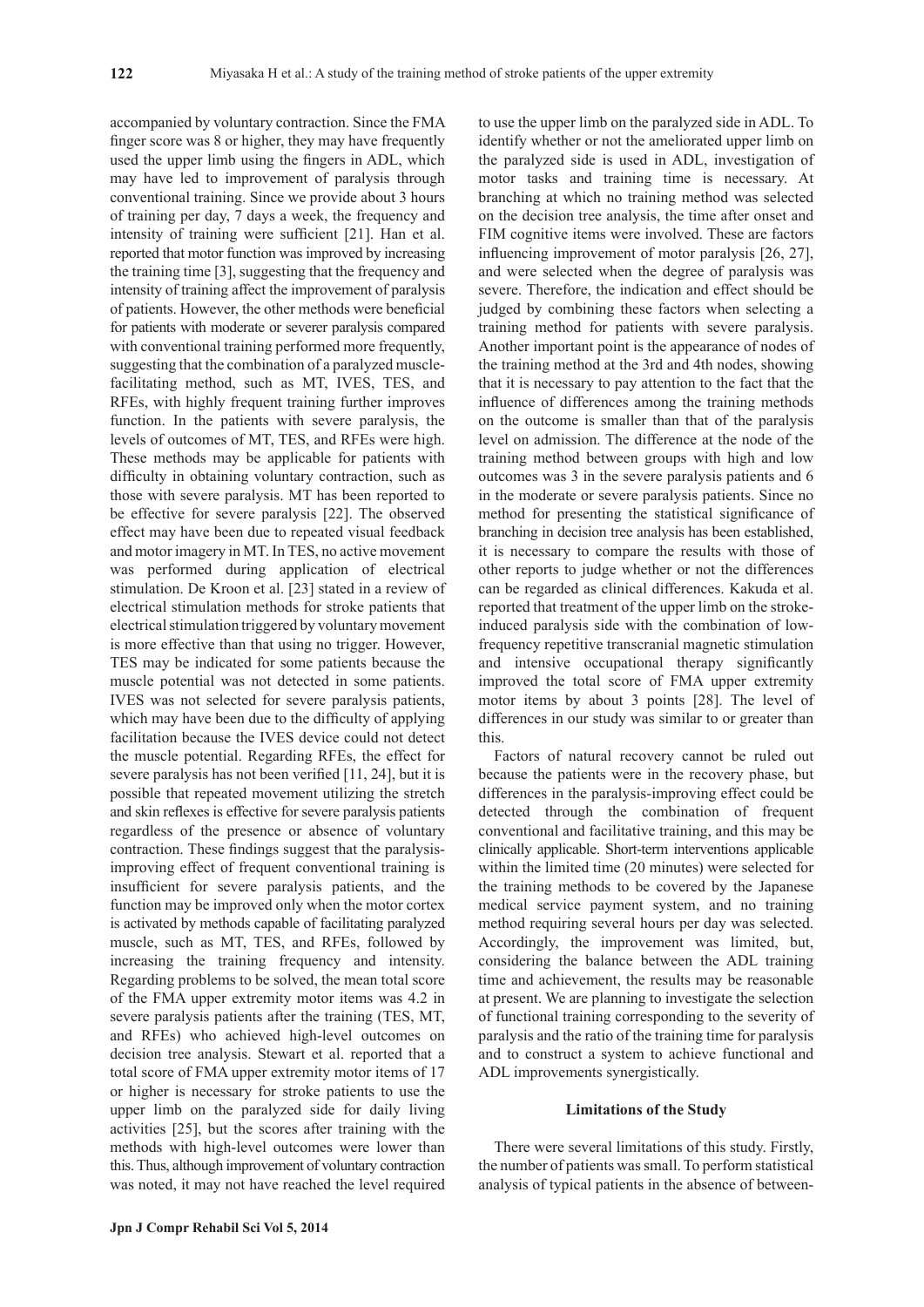group differences as much as possible, we set exclusion criteria based on the amount of training and time after onset, which decreased the number of patients (smallest number among the groups: 19). Thus, the validity of the statistical interpretation should be considered carefully. Moreover, differences among the locations of lesions may have a marked influence, but the disease type and hematoma volume classifications are diverse depending on the locations of lesions, and so an investigation for each classification could not be performed. To investigate these by stratification, a very large number of patients would be necessary. We will attempt to perform a study involving more patients by limiting lesions. In addition, a final evaluation could not be performed in those patients who discontinued the study for some reason, and intentionto-treat analysis was difficult to perform. If these patients had been included in the analysis, different results may have been obtained.

Secondly, the amount of training of the upper limb may not have been homogeneous. Although OT and PT training performed within the specified time was identified in all patients, patients who voluntarily performed additional training were also included, suggesting that homogenization of the amount of training was insufficient. Since voluntary training and activities in ADL cannot be limited due to ethical constraints, a new study, such as investigation of the activities per day, may be necessary.

Thirdly, no follow-up data after 4 weeks of intervention, that is, data indicating the retention effect, were collected because the patients were discharged after rehabilitation and the number of patients would have decreased if follow-up data collection had been set as a requirement in the study system. Since the study was performed in the recovery rehabilitation period, differentiation from the effect of later training is also a problem and remains to be solved.

### **Conclusion**

It was clarified that MT, TES, and RFEs effectively improve the upper limb function in severe paralysis patients, and some facilitative training of the paralyzed limb may be more effective than the conventional training for patients with moderate or severer paralysis. These results may facilitate the selection of a rehabilitation method for stroke patients in the recovery stage. Personalized paralysis recovery training may be established by analyzing the paralysis level and other profiles in the future.

#### **Acknowledgement**

We sincerely thank Dr. I. Kondo of the National Center for Geriatrics and Gerontology and Dr. T. Teranishi of the Faculty of Rehabilitation, School of Health Science, Fujita Health University for their assistance with research planning and organization. We would also like to thank Mr. T. Kondo of Nanakuri Sanatorium, Fujita Health University, Mr. K. Kato of Fujita Health University Hospital, Ms. Y. Sasaki of Fujita Health University Ban Buntane Hotokukai Hospital, and Mr. Y. Wada of Medical Corporation Meiwa Society Tsujimura Surgery Hospital for helping our experiments.

#### **References**

- 1. Langhorne P, Holmqvist LW. Early supported discharge after stroke. J Rehabil Med 2007; 39: 103-8.
- 2. Wang H, Camicia M, Terdiman J, Mannava MK, Sidney S, Sandel ME. Daily treatment time and functional gains of stroke patients during inpatient rehabilitation. PMR 2013; 5: 122-8.
- 3. Han C, Wang Q, Meng PP, Qi MZ. Effects of intensity of arm training on hemiplegic upper extremity motor recovery in stroke patients: a randomized controlled trial. Clin Rehabil 2012; 27: 75-81.
- 4. Langhorne P, Coupar F, Pollock A. Motor recovery after stroke: a systematic review. Lancet Neurol 2009; 8: 741-54.
- 5. French B, Thomas LH, Leathley MJ, Sutton CJ, McAdam J, Forster A, et al. Repetitive task training for improving functional ability after stroke. Cochrane Database Syst Rev 2007; 4: CD006073. DOI: 10.1002/ 14651858.CD006073.pub2.
- 6. Sirtori V, Corbetta D, Moja L, Gatti R. Constraintinduced movement therapy for upper extremities in stroke patients. Cochrane Database Syst Rev 2009; 4: CD004433. DOI: 10.1002/14651858.CD004433.pub2.
- 7. Mehrholz J, Hädrich A, Platz T, Kugler J, Pohl M. Electromechanical and robot-assisted arm training for improving generic activities of daily living, arm function, and arm muscle strength after stroke. Cochrane Database Syst Rev 2012; 6: CD006876. DOI: 10.1002/14651858. CD006876.pub3.
- 8. Thieme H, Mehrholz J, Pohl M, Behrens J, Dohle C. Mirror therapy for improving motor function after stroke. Cochrane Database Syst Rev 2012; 3: CD008449. DOI: 10.1002/14651858.CD008449.pub2.
- 9. Invernizzi M, Negrini S, Carda S, Lanzotti L, Cisari C, Baricich A. The value of adding mirror therapy for upper limb motor recovery of subacute stroke patients: a randomized controlled trial. Eur J Phys Rehabil Med 2013; 49: 311-7.
- 10. Shindo K, Fujiwara T, Hara J, Oba H, Hotta F, Tsuji T, et al. Effectiveness of hybrid assistive neuromuscular dynamic stimulation therapy in patients with subacute stroke: a randomized controlled pilot trial. Neurorehabil Neural Repair 2011; 25: 830-7.
- 11. Shimodozono M, Noma T, Nomoto Y, Hisamatsu N, Kamada K, Miyata R, et al. Benefits of a repetitive facilitative exercise program for the upper paretic extremity after subacute stroke: a randomized controlled trial. Neurorehabi Neural Repair 2012; 27: 296-305.
- 12. Liu M, Domen K, Chino N: Comorbidity measures for